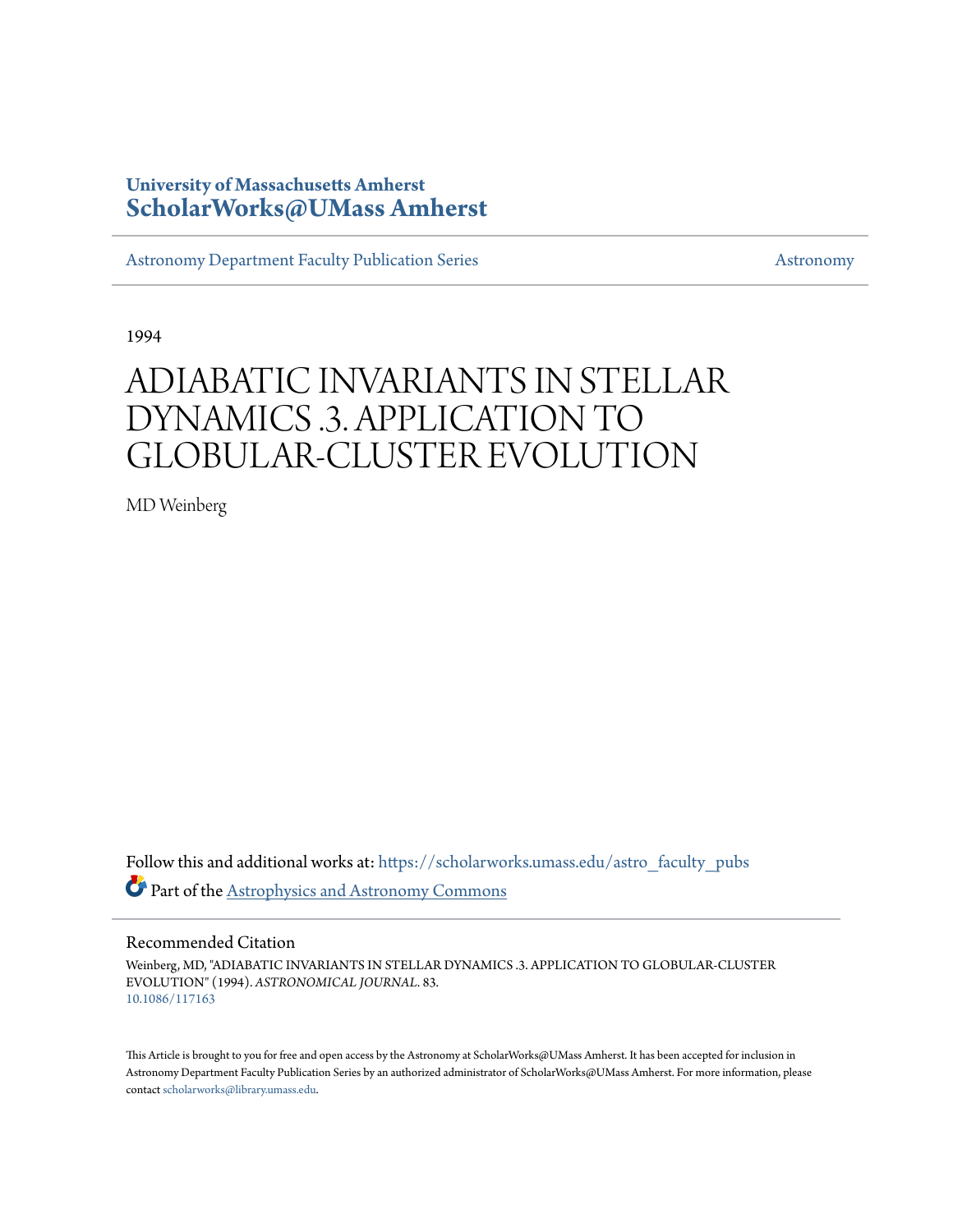## Adiabatic Invariants in Stellar Dynamics:

## III. Application to Globular Cluster Evolution<sup>1</sup>

Martin D. Weinberg<sup>2</sup>

Department of Physics and Astronomy University of Massachusetts/Amherst

#### ABSTRACT

The previous two companion papers demonstrate that slowly varying perturbations do not result in adiabatic cutoffs and provide a formalism for computing the long-term effects of time-dependent perturbations on stellar systems. Here, the theory is implemented in a Fokker-Planck code and a suite of runs illustrating the effects of shock heating on globular cluster evolution are described.

Shock heating alone results in considerable mass loss for clusters with rg  $\sim$  8 kpc: a concentration c = 1:5 cluster with Rg = 8 kpc loses up to 95% of its initial mass in 15 Gyr. Only those with concentration  $c \leq 1.3$  survive disk shocks inside of this radius. Other effects, such as mass loss by stellar evolution. will increase this survival bound. Loss of the initial halo together with mass segregation leads to mass spectral indices,  $x$ , which may be considerably larger than their initial values.

#### 1. Introduction

A globular cluster is stripped by the differential acceleration and heated by its time-dependent acceleration through the Galaxy. Both of these external effects decrease the central concentration and cause the cluster to be less bound. This trend is countered by twobody relaxation which increases its central concentration. Many clusters, especially those within the solar circle, would be disrupted without two-body relaxation. Understanding the interplay of this competition is crucial to understanding the evolutionary history of the overall globular cluster population.

 $1A$  PostScript file of this paper including figures can be obtained by anonymous FTP (ptolemy.phast.umass.edu:pub/shock3.ps.Z)

<sup>2</sup>Alfred P. Sloan Foundation Fellow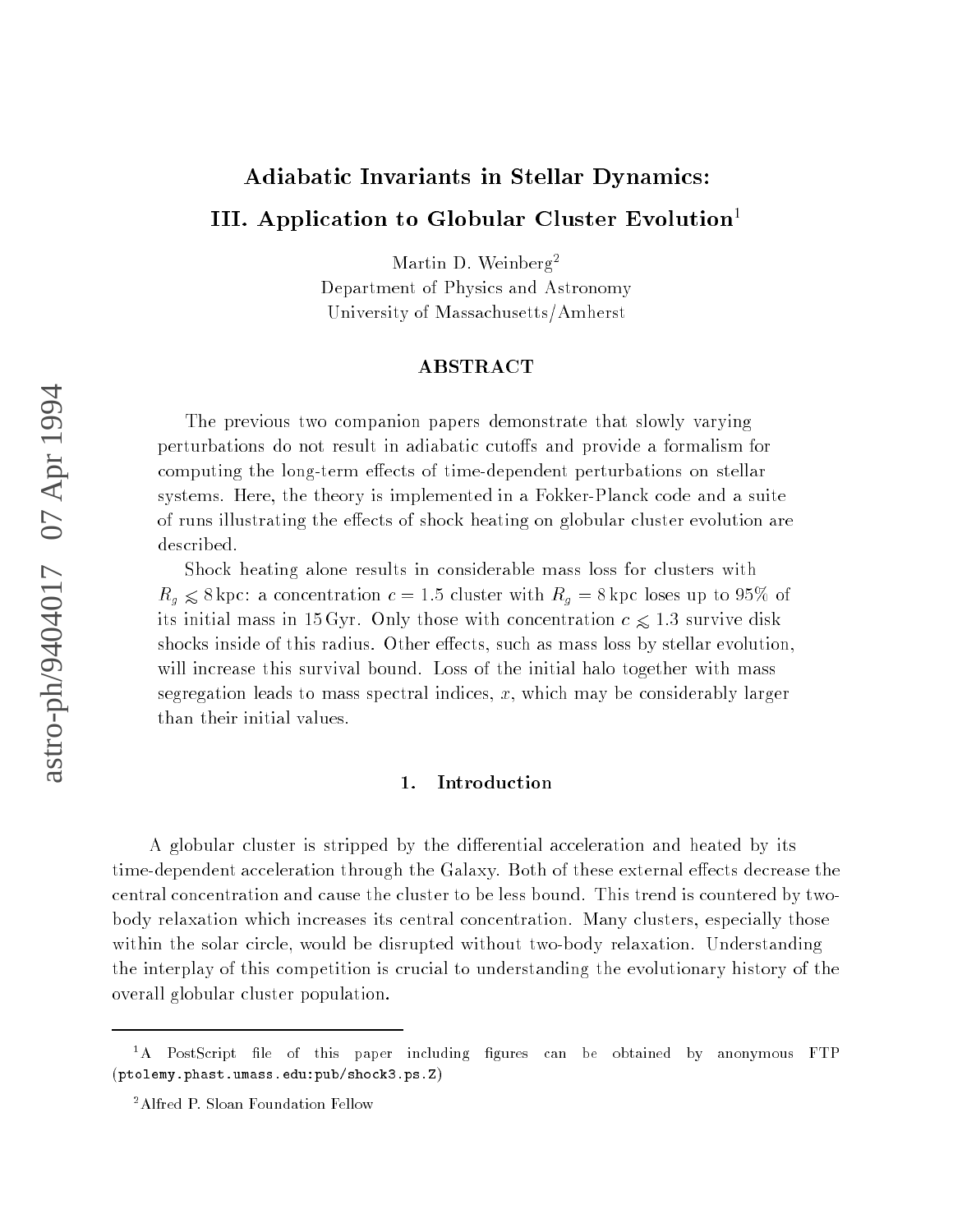This interplay has been studied with a wide variety of approximations and techniques. The two-body relaxation is straightforwardly followed using Fokker-Planck techniques with tidal stripping is traditionally included as a boundary condition (e.g. Cohn 1980, Lee  $\&$ Ostriker 1987, Chernoff & Weinberg 1990, CW). Oh and Lin  $(1992)$  have investigated the simultaneous interaction of relaxation and the tidal field with a more realistic hybrid approach. Chernoff et al. (1986, CKS, see also Chernoff and Shapiro 1987) and Aguilar et al. (1988) have tried to include all three effects by mapping the evolution along sequences of King models and by Monte Carlo simulation, respectively.

This paper focuses on the effect of gravitational shocking due to disk interactions. perhaps the least well-explored of the external effects. Previous work treats shocking using the impulse approximation with an adiabatic cutoff. The current investigation is motivated by the previous two papers in this series (Papers I and II). Together they show that the classical adiabatic criterion does not hold for general stellar systems and may lead to signicant underestimate for this time-dependent heating.

To summarize, the standard adiabatic criterion is based on the harmonic oscillator model. If the oscillator is sub jected to a slowly varying perturbation, the change in action is exploited ally small services and the characteristic componential services is the service component of the service of the characteristic frequency of the service of the characteristic frequency of the service of the servic and is the oscillator frequency is a multiplicator from a stellar system, such as stellar system, such as a st each independent degree of freedom has an independent frequency of oscillation. As long as the frequency of the perturbation is small compared any linear combination of these frequencies, each combination of frequencies acts like a single oscillator and constants of motion for the original orbit will be conserved. However, if one of those combinations is zero or nearly so then viewed in the appropriate frame of reference, the perturbation is fast compared to the orbit and the orbit gets "kicked." This is similar to a resonance but with arbitrarily small resonant frequency. The basic mechanism is discussed in detail in Paper I. Since a realistic stellar system has frequencies continuously distributed in some range, there will almost always be some low-order commensurabilities and the corresponding orbits will not be adiabatically invariant. Averaging over the whole stellar system, the orbits with broken invariants can give an appreciable overall similar in magnitude to the impulsive contribution as shown in Paper II.

Paper II also provides a formalism and computational approach to computing the effects of a gravitational shock for *any* encounter rate. Specifically, the long-term change to the phase-space distribution function,  $\langle f_2 \rangle$  (e.g. eqn. 30 of Paper II), is easily incorporated in to a Fokker-Planck calculation  $(\S2)$ . Examples  $(\S3)$  are chosen to illustrate the physical and observational consequences of the new gravitational shocking theory and relaxation alone and do not represent the whole panoply of cluster physics. Nonetheless, this pilot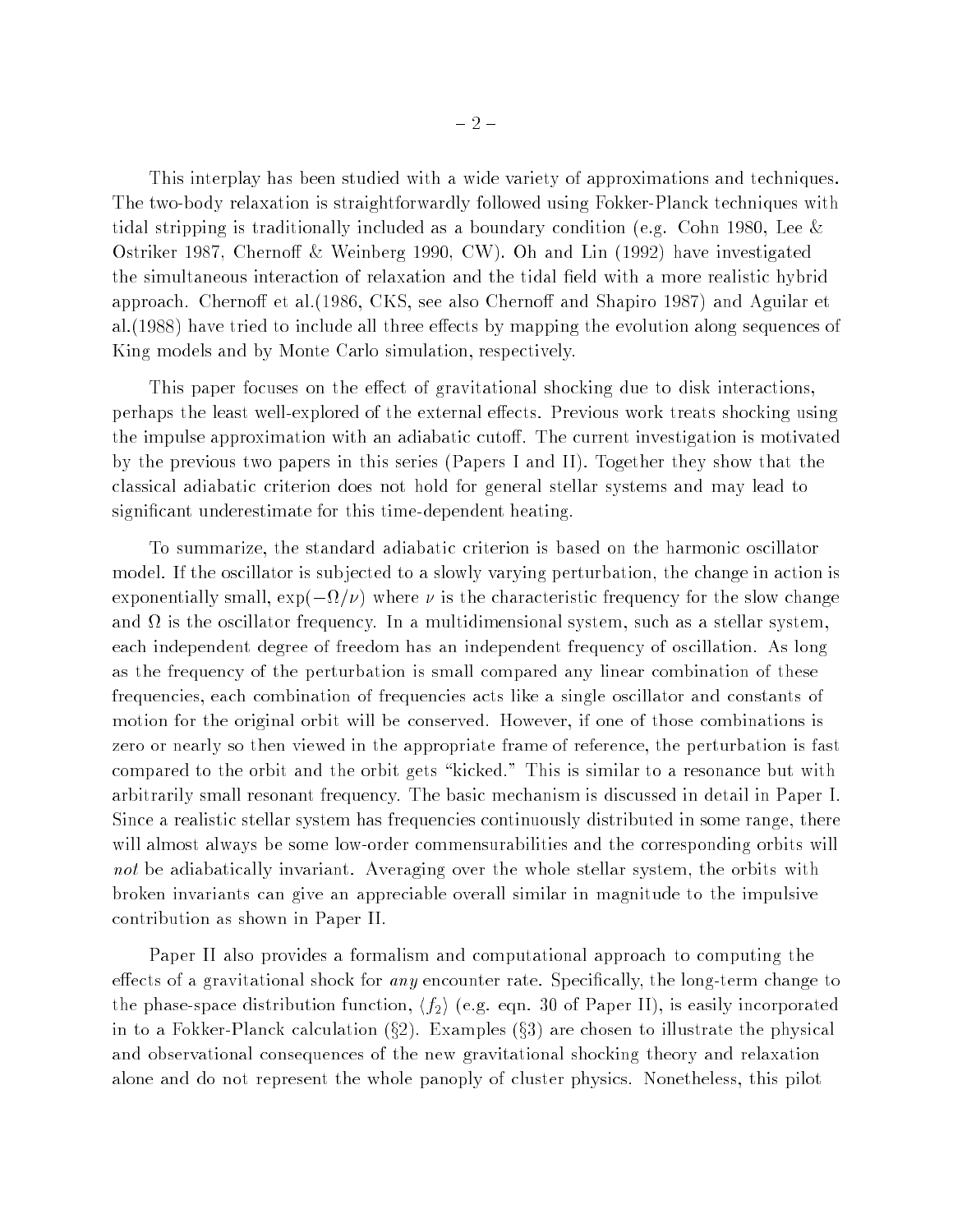study predicts that gravitational shocking may play a ma jor role in cluster evolution for clusters with orbital radii inside the solar circle. Detailed consequences of shocking will be described in detail and incorporated into a wide-ranging grid of models in a future paper.

#### 2. Fokker Planck implementation

#### 2.1. Method

The one-dimensional Fokker-Planck models describe the evolution of a distribution of orbits with energy in time driven by two-body encounters. The angular momentum distribution is constrained to remain isotropic everywhere. Passage through the disk changes the orbit distribution in a fixed potential as described by equation  $(30)$  in Paper II:

$$
\langle f_2 \rangle = \frac{V_o^2}{4h^4} \frac{\pi}{2(v_z/h)^2} \sum_{1=-\infty}^{\infty} \delta_{l_3 0} \left( \frac{1}{15} + \frac{43}{90} \delta_{l_2 0} \right) \left( 1 \cdot \Omega \frac{\partial}{\partial E} + l_2 \frac{\partial}{\partial J} \right) \left\{ 1 \cdot \Omega \frac{\partial}{\partial E} + (l_3 \frac{\partial}{\partial L})^2 \left( 1 \cdot \Omega \frac{\partial f_o}{\partial E} + l_2 \frac{\partial}{\partial J} \right) \left| X_{l_2}^{l_1} \right|^2 \right\}.
$$
 (1)

This expression assumes that the disk has Gaussian profile,  $\rho(z) = \rho_o \exp(-z^2/n^2)$  with  $V_{\phi} \equiv 4\pi G \rho_{\phi} h^2$ , and that the perpendicular component of cluster's orbital velocity relative to the disk is variable is variable to  $\omega_{\text{Q}}$  . The the details are insensitive to the details of the details of vertical protections of integers l is a three-vector of integers lj , one for each degree of freedom,  $\bm{\Omega}$  is the three-vector of frequencies and  $X_{l_2}^+$  is proportional to the Fourier coefficient for the action-angle expansion of  $r^-$  (see Paper II for details). Equation (1) may be averaged over all angular momenta at fixed energy to yield the perturbed isotropic distribution function:

$$
\langle \langle f_2 \rangle \rangle (E) = \frac{\int dJ J/\Omega_1(E, J) \langle f_2 \rangle (E, J)}{\int dJ J/\Omega_1(E, J)}.
$$
\n(2)

Because  $\langle \langle f_2 \rangle \rangle$  derives from a linearized solution,  $f_o + \langle \langle f_2 \rangle \rangle$  may be less than zero near the edge of the original model; in this case, the new distribution is set to zero, e.g.:

$$
f_{new} = \max(f_o + \langle \langle f_2 \rangle \rangle, 0). \tag{3}
$$

The energy at which fnew <sup>=</sup> <sup>0</sup> determines the new edge, Eedge (redge) where is the gravitational potential for the background model. In addition to loss by shock heating, there is a dynamical tidal boundary at the effective x-point (e.g.  $CW$ ). Ideally, both boundaries need to be implemented, but to isolate effects, only gravitational shocking is included here.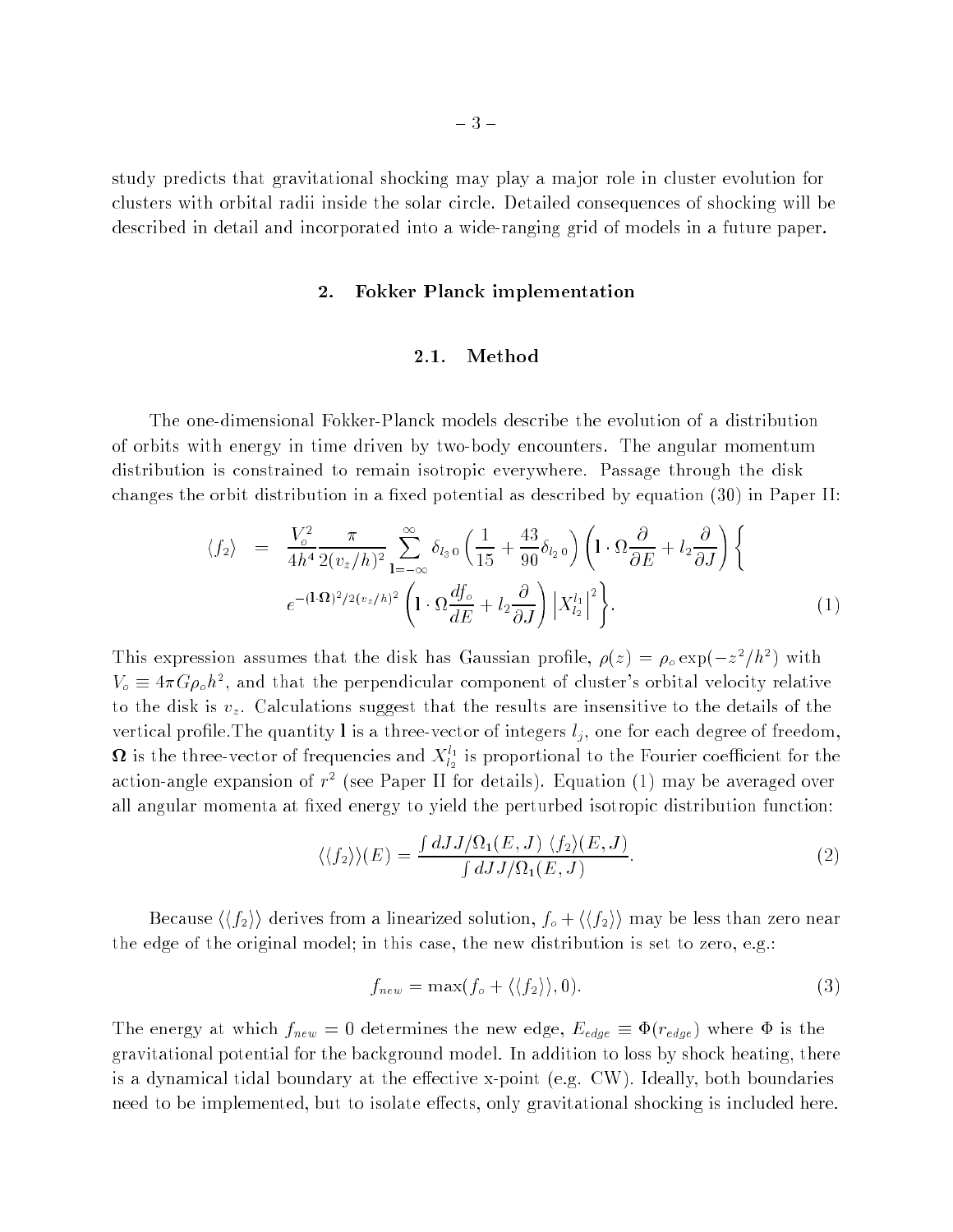In the Fokker-Planck calculations described below, equations (2) and (3) are used with equation (1) to determine the shocking explicitly<sup>3</sup>. However, for some implementations, this approach may be inefficient and cumbersome. In the numerical examples below, the shocking calculations take up to 30% of the total CPU time. Instead, the perturbed distribution functions may be tabulated for a variety of concentrations. The perturbed distribution functions and their ratios with the unperturbed distributions are shown in Figures 1 and 2. Since the core radius is easily computed and the edge and potential are known, grids similar to those shown in these gures may be scaled and interpolated to compute the shocking.

Finally as a check, Figure 3 compares the predicted changes in the distribution due to a single shock using equation (2) with the results of restricted n-body simulation for a  $W_0 = 5$ King model; the agreement is good. Since the change in the distribution is computed at xed energy, stars with slightly larger energies than Eedge will still be bound to the cluster leading to an overestimate of the change very near the edge.

#### 2.2. Comparison to existing estimates

The total change in kinetic energy for a shock is

$$
\Delta T = \int dE \, E \, p(E) f_{new}(E) \tag{4}
$$

where  $f$  individually distribution (3) and p(E) is the usual phase factor of  $f$  is the usual phase  $\Delta$ differential number density  $dN = f(E)p(E)dE$ .

This expression for  $\Delta T$  has been compared with the prescription given in CKS for isotropic King models with dimensionless potential in the range 1 <sup>&</sup>lt; Wo <sup>&</sup>lt; 9. For their parameters, the overall heating from equation (4) is approximately a factor of three more than the impulse approximation with an adiabatic cuton for orbits with 90 Inclination. This factor largely is due to the more precise treatment, not excess heating in the adiabatic regime. Nonetheless, the adiabatic contribution for clusters with lower inclination orbits will be even larger than the roughly  $10\%$  seen in Figures 4–6 for higher inclination orbits. More importantly, the adiabatic heating perturbs orbits of much lower energy, causing significant evolution of the cluster (see  $\S 4$ ).

The contribution to the shock heating in the adiabatic and impulsive regimes is estimated by separately summing the contribution to equation (2) for = greater than less

<sup>&</sup>lt;sup>3</sup>See the Appendix of Paper II for a possible computational strategy.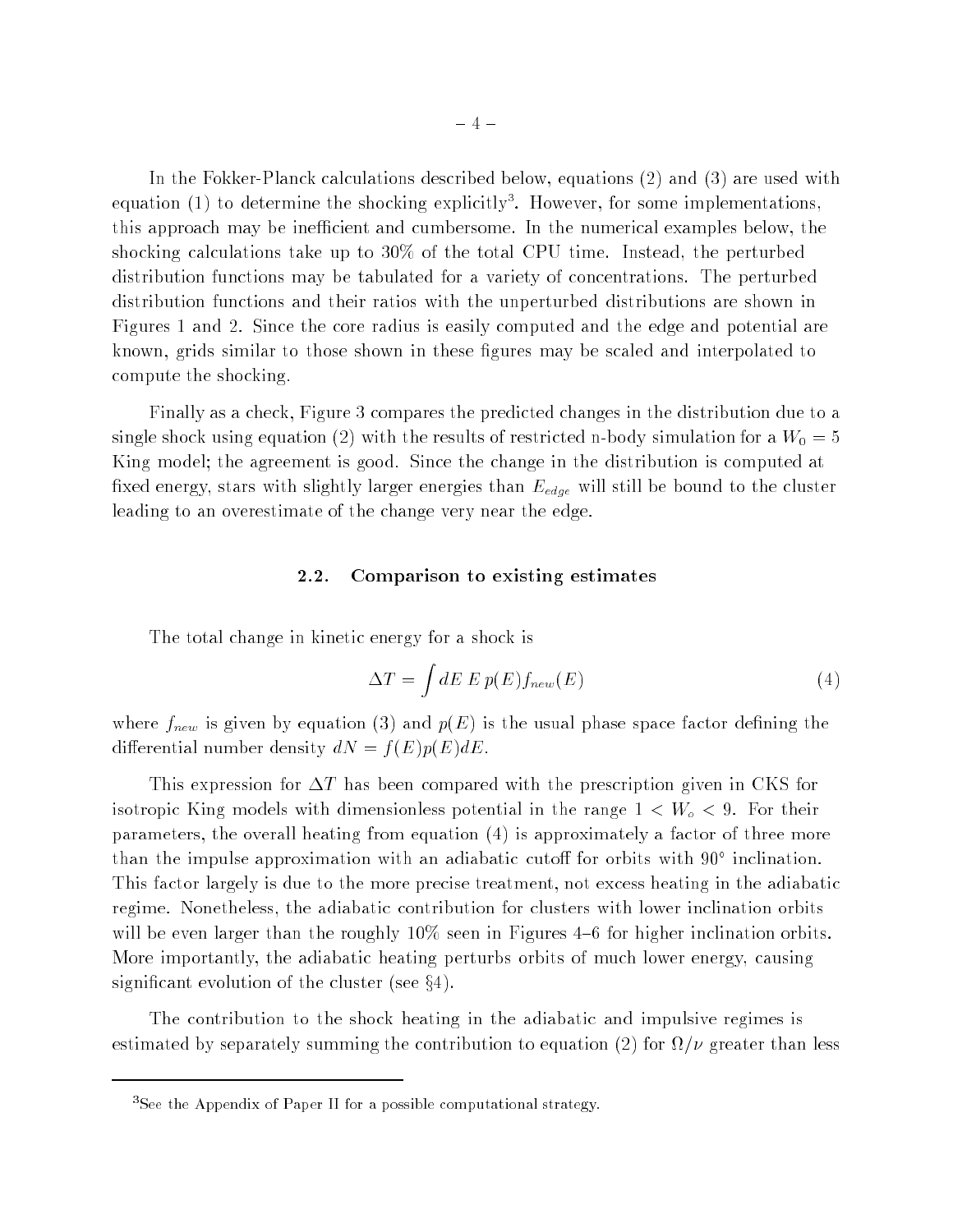than one, respectively. The quantity is the part of the  $\gamma$  /  $\gamma$  may  $\gamma=1$ products and the second in Figures 4-6 for models of three different concentrations. For the  $W_0 = 3, 5, 7$  models, the adiabatic contribution is roughly 5%, 10%, 20% at 90 inclination (perpendicular to the disk). The adiabatic contribution increases with decreasing inclination since  $v_z(i) = v_z(90^\circ) \sin(i)$ . For example, the fractional for the  $W_0 = 5$  model for a 45 is roughly 30% and increases sharply for smaller inclinations. The frequency at peak heating (negative  $\Delta T$ ) is dominated by the adiabatic contribution. Note that the cluster is "cooled" (positive for  $\Delta T$  small frequencies in Figure 4. In this case, the halo is redistributed by the shock but because of the low binding energies, only those scattered to higher binding energies remain bound to the cluster, leading to a net decrease in total energy.

#### 3. Model parameters

To investigate the effects of disk shocking on cluster evolution, we apply this shocking scheme to clusters with the following features:

- 1. One-decade mass spectrum,  $m \in [0.1, 1.0] M_{\odot}$ , to represent the stellar population at the current epoch.
- 2. Power law mass function with initially everywhere constant mass spectral index  $x$ .
- 3. An exponential Galactic disk,  $\Sigma = \sum_{\rho} e^{-R/3.5 \text{ kpc}}$  following the Bahcall & Soneira model (1980), which controls the amplitude of the gravitational shocking.
- 4. An Gaussian profile for the disk,  $\rho(z) = \rho_0 e^{-z^2/(325 \text{ pc})}$ , with a passage frequency  $\nu$ determined by a constant orbital velocity,  $\nu = v_{orb}/n$ ,  $v_{orb} = 200$  km s  $^{-1}$ .
- 5. Initially isotropic King models with a range of concentrations,  $0.6 < c < 1.5$  and galactocentric radii,  $\delta$  kpc  $\leq R \leq$  10 kpc, and  $M = \delta \times 10^5$  M $_{\odot}.$

The models will be run to either core collapse or until disruption. Core collapse is simply used as a convenient stopping point in this preliminary investigation. A later set of runs will follow evolution through core collapse and a variety of environmental effects. In the spirit of both testing the importance of tidal shocking alone and its relevance to present-day clusters, these runs include no mass loss by stellar evolution.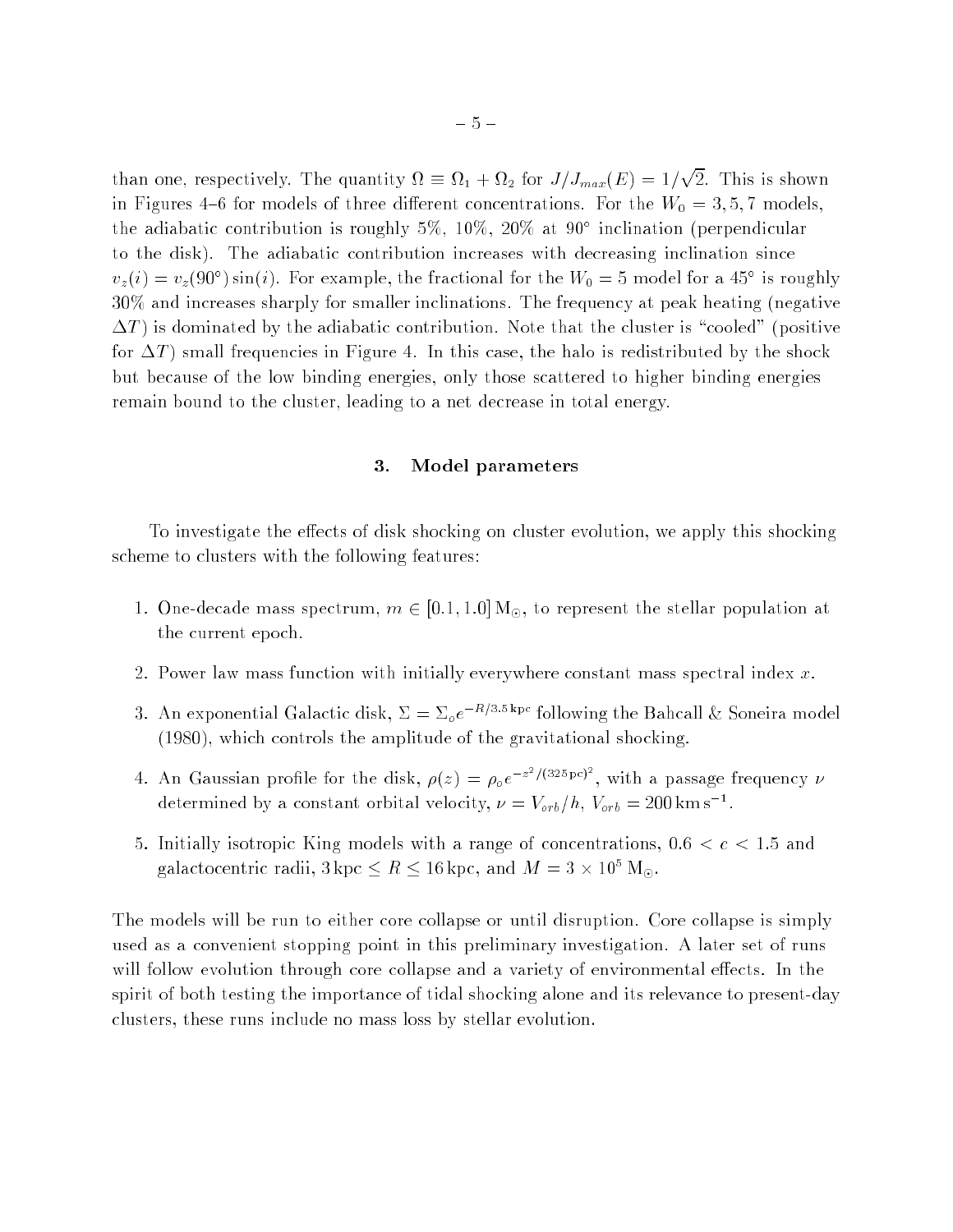#### 4. Results

#### 4.1. Description of the evolution

Figure 7 compares a cluster at  $R = 8 \text{ kpc}$  and initial concentration  $c = 1.5$  without shocking, with shocking but including an adiabatic cutoff and with shocking using equations  $(1)-(3)$ . In all cases the models reach core collapse. In the unshocked case the mass at the final time is  $M = 0.98$  compared to  $M = 0.15, 0.05$  for the two shocked cases. Clearly, the gravitational shocking strengthens the expansion and subsequent mass loss. Although the evolution with shocking is dramatic in both cases, the full theory results in a cluster which is three times less massive and 95% truncated. Time to core collapse is shorter in the shocked case due to the shorter local relaxation times in the less massive clusters (but this is not true for all cases, see below).

Figure 8 compares three clusters at Rg = 12 kpc, all with shocking, and concentrations  $c = 1.5, 1.0$ , and 0.67. The two least concentrated eventually disrupt but only after  $2.5 \times 10^{11}$  yr and  $5 \times 10^{11}$  yr. The most concentrated model does core conapse but more slowly in this case than without shocking due to the heating and mass loss which expands the cluster and balances the tendency for relaxation to contract the core. Notice that the disk shocking alone has effectively halted the core-collapse. The middle panel shows that shock heating may balance relaxation. The inner Lagrangian radii of the cluster are nearly constant, although the outer cluster is continuously stripped.

#### 4.2. Effects of cluster orbit and concentration

Figure 9 summarizes the end states for the trial grid of runs ranging in galactocentric radius and initial concentration. As expected, the mass loss is more extensive in the inner Galaxy, where the gravitational shock is stronger due to the increase in disk surface density. As the inclination decreases, the shocking increases in strength by a factor of 2 before decreasing again for low inclinations. (cf. Figs.  $4-6$ ). For very low inclinations, the cluster should really be treated as a member of the disk and the model used here will be incorrect. Nonetheless, the time-dependent forcing by the disk on the cluster as it oscillates in the plane may be treated with the same formalism and will be reported later. Cluster parameters from Webbink (1985) are plotted in Figure 10 the Rg vs. concentration plane along with the disruption boundary from Figure 9. We predict that the 15 clusters at or below the boundary are in the process of disrupting.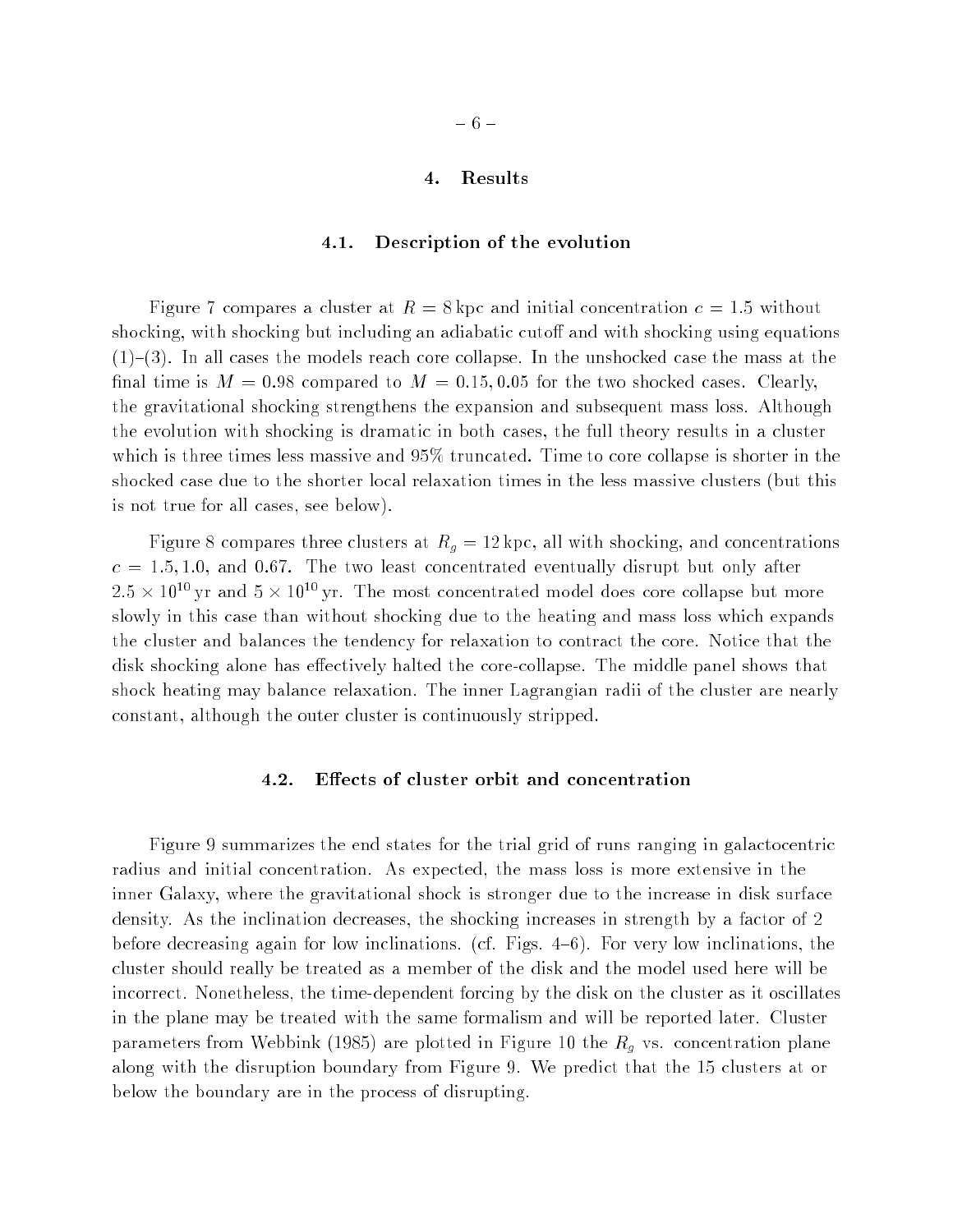Figure 11 compares the edge computed by the criteria given in equation (3) and the tidal boundary used in CW for clusters of varying Rg . The theory predicts that the truncation should be at roughly 20% the inferred tidal boundary. A simultaneous treatment of both shocking and tidal stripping is necessary.

#### 4.3. Time evolution of mass function

Previous researchers concluded that the mass function power-law index in the outer parts of the cluster would reflect the primordial values, even after the many central relaxation times expected in 15 Gyr (e.g. CW). Recently Richer et al.(1991) found that some clusters have very steep mass functions with x between 2.5 and 3. The theory of shocking presented here predicts that the stars forming the present-day halo were inside the half-mass radius at early times and expanded after mass loss and heating due to strong gravitational shocking. This is illustrated in Figures 12 and 13 which show the mass spectral index x as a function of time and relative position in the star cluster. The model in Figure 12 has no shocking and very little overall mass loss. The halo population—particles with relative radii redge  $\sim$  3.2] remains close to the original  $\sim$  3. Nearly redge  $\sim$  3.37,  $x$  increases due to mass segregation. The model in Figure 13 includes shocking and about  $84\%$  of its mass over before core conapse in 3.2  $\times$  10  $^{\circ}$  yr. In this case, parts of the cluster which suffer mass segregation inside of the half-mass radius at early times become the halo at the present epoch and and beyond, producing and enhanced power-law index at  $\cdot$   $\cdot$   $\cdot$   $\cdot$   $\cdot$   $\cdot$   $\cdot$ 

#### 5. Summary

The main conclusion of this paper are:

- 1. The gravitational shocking theory presented in Paper II predicts an overall heating rate larger by at least a factor of 2 over previous results (roughly a factor of 3 for King profiles) for orbits with 90° inclination (passage perpendicular to the disk). However, the peak heating is a factor of 2 larger still and occurs in the adiabatic regime. Moreover, heating in the adiabatic regime occurs at smaller binding energies than previously predicted which leads to signicant dynamical evolution.
- 2. This enhanced heating *alone* may disrupt clusters with  $c \leq 1.3$  and  $R_g \leq 8$  kpc and delay core collapse for clusters with  $c \gtrsim 1.3$  and  $R_g \gtrsim 5\,\text{kpc}$  beyond the Hubble time. All in all, these results suggest that shock heating will play a defining role in the evolution of clusters inside the solar circle.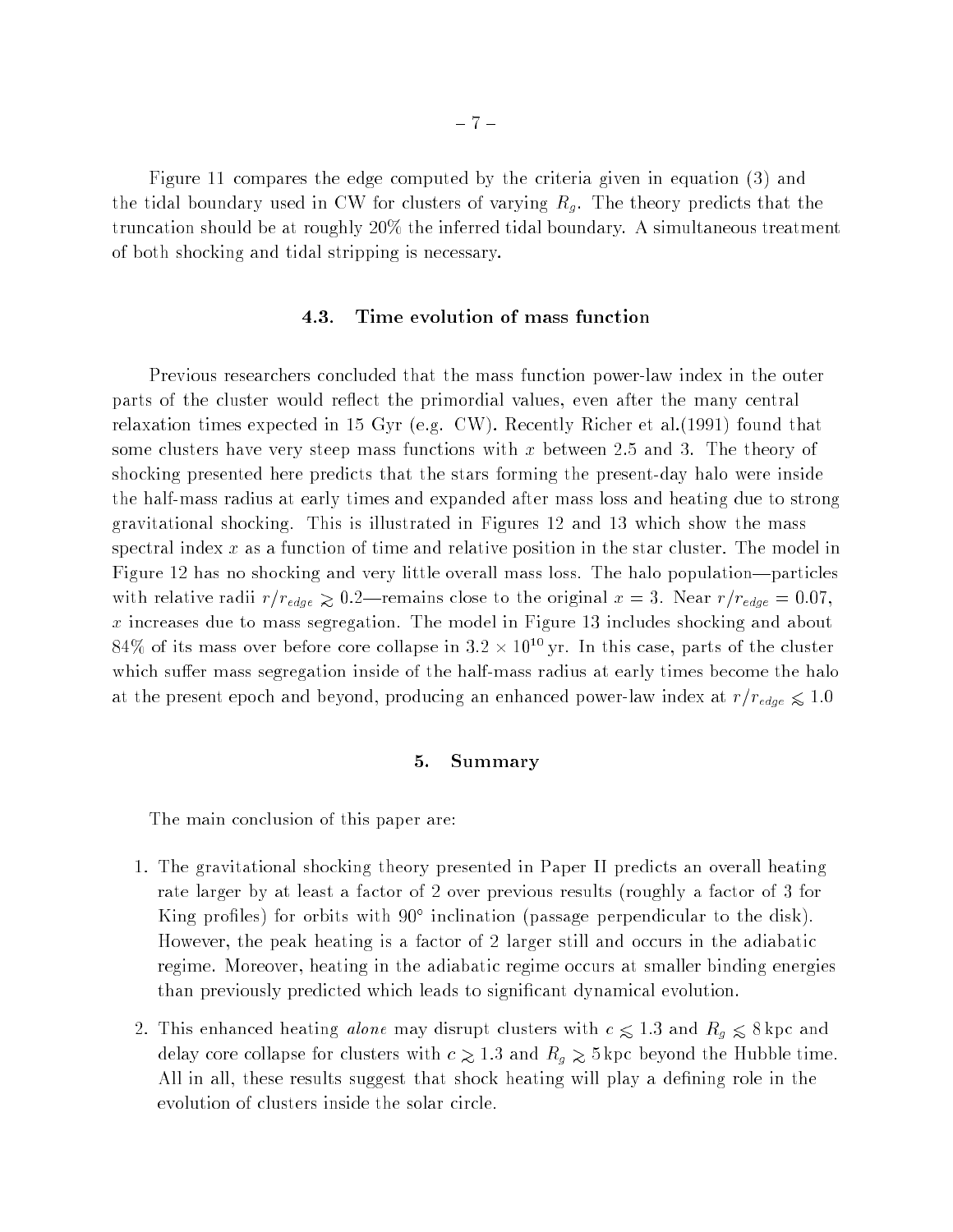3. The present day cluster halos may have expanded from inside the half-mass radius and at early epoch due to efficient stripping of cluster halos by shock heating. Therefore, contrary to earlier claims (e.g. Chernoff and Weinberg 1990), the outer parts of clusters may NOT re
ect the initial mass function. A cluster will initial power-law mass spectral index  $x = 3$  may have  $x \ge 4$  in its halo at the current time.

The quantitative results quoted in  $\S 4$  should only be used as relative indicators in the context of this paper since only restricted set of physical effects and initial conditions have been investigated. A full set of runs (in progress) will include shocking from both the disk and halo/spheroid for eccentric orbits as well as stellar evolution and binary interactions. The thick-disk clusters require special treatment since the vertical oscillation is comparable to or slower than the stellar periods and the disk passage is quasiperiodic rather than a single distinct shock; nonetheless, this case is straightforwardly treated using this theory and will be reported in a later paper.

I thank David Chernoff, Greg Fahlman, Chigurupati Murali, Doug Richstone and Scott Tremaine for stimulating discussions, and the Institute for Theoretical Physics in Santa Barbara for its hospitality. This work was supported in part by NSF grant PHY89-04035 to ITP and NASA grant NAGW-2224.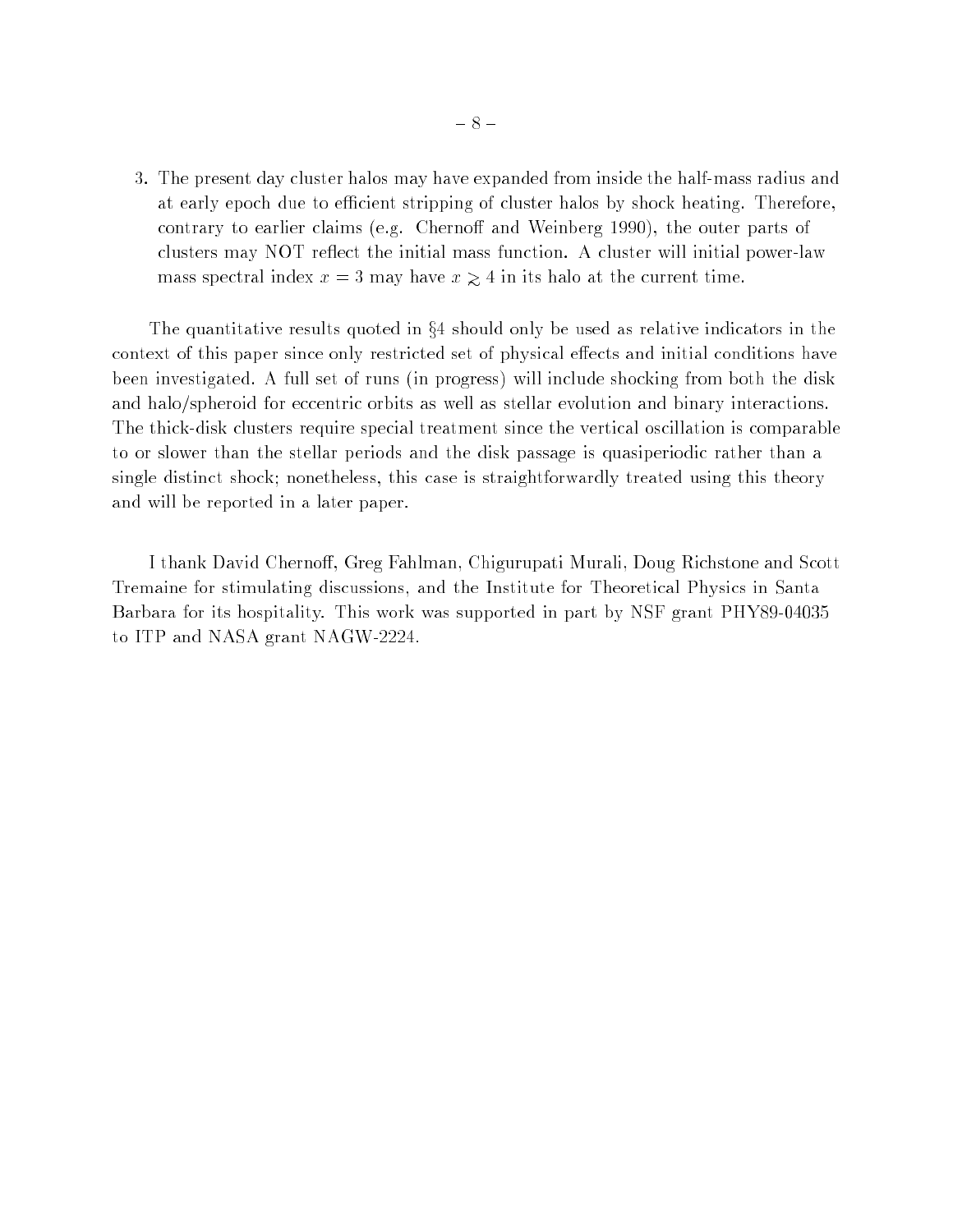#### REFERENCES

- Aguilar, L., Hut, P., and Ostriker, J. P. 1988, Astrophys. J., 335, 720.
- Bahcall, J. N. and Soniera, R. M. 1980, Astrophys. J., Suppl. Ser., 44(1), 73, Abstr. in 240, 374.
- Chernoff, D. F., Kochanek, C. S., and Shapiro, S. L. 1986, Astrophys. J., 309, 183 (CKS).
- Chernoff, D. F. and Shapiro, S. L. 1987, Astrophys. J., 322(1, part 1), 113.
- Chernoff, D. F. and Weinberg, M. D. 1990, Astrophys. J., 351, 121 (CW).
- Cohn, H. 1980, Astrophys. J., 242(2, part 1), 765.
- Lee, H. M. and Ostriker, J. P. 1987, Astrophys. J., 322(1, part 1), 123.
- Oh, K. S. and Lin, D. N. C. 1992, Astrophys. J., 386, 519.
- Richer, H. B., Fahlman, G. G., Buonanno, R., Fusi-Pecci, F., Searle, L., and Thompson, I. B. 1991, Astrophys. J., 381, 147.
- Webbink, R. F. 1985, in P. Hut and J. Goodman (eds.), *Dynamics of star clusters*, pp 541-577, D. Reidel Publishing Co., Dordrecht, Proceedings of the Symposium, Princeton, NJ, May 29-June 1, 1984.
- Weinberg, M. D. 1994a, Adiabatic Invariants in Stellar Dynamics: I. Basic concepts, submitted (Paper I).
- Weinberg, M. D. 1994b, Adiabatic Invariants in Stellar Dynamics: II. Gravitational shocking, submitted (Paper II).

This preprint was prepared with the AAS LATEX macros v3.0.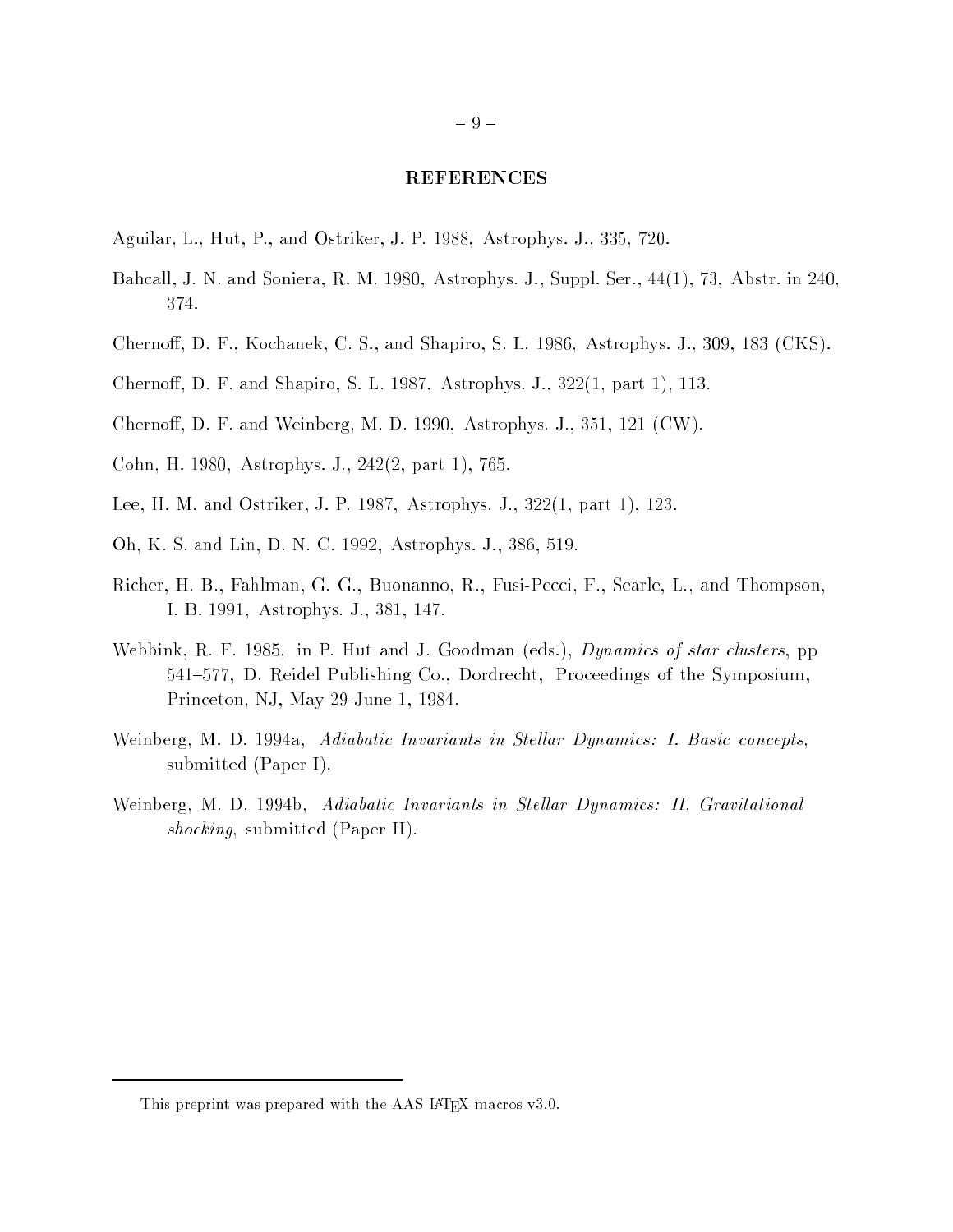#### FIGURE CAPTIONS

Fig. 1.— Perturbed distribution function as a function of scaled energy  $(E \in [-1,0])$  for King models with various  $W_0$ . The scaled energy equals  $-1$  at the center and 0 at the edge.

Fig.  $2$ — As in Fig. 1 but showing the ratio of the perturbed to unperturbed distribution function.

Fig.  $3-$  Comparison of direct simulation to perturbation theory calculation. Open circles show the change in particle number per energy bin due to a disk shock,  $N - N<sub>o</sub>$ , computed from a direct integration in a fixed potential with 2  $\times$  10° particles realized from a  $W_0=5$ King model. The solid curve shows the predicted relation using eq. 2.

Fig. 4.— Top panel shows the heating for a  $W_0 = 3$  King model cluster for a single disk shock as a function of passage frequency. Units are chosen so that total energy is  $-1/8$ . A cluster with  $R_g = 8$  kpc,  $v_z = 200$  km s<sup>-</sup>, and  $n = 325$  pc has  $v_z/n = 1.1$ . The solid curve shows the total heating,  $\Delta T$ , and the dotted and dashed curve shows the contribution in the adiabatic and impulsive regimes, respectively. The bottom panel shows the ratio of  $\Delta T$  in the adiabatic and impulsive regimes.

Fig. 5.— Same as Fig. 4 but for  $W_0 = 5$ . The same orbit has the value  $v_z/h = 0.67$ .

Fig. 6.— Same as Fig. 4 but for  $W_0 = 7$ . The same orbit has the value  $v_z/h = 0.33$ .

Fig. 7.— Lagrangian radii for a cluster with  $c = 1.5$  initially and  $R = 8$  kpc. The evolution at the left has no gravitational shocking, the central panel includes shocking in the impulsive limit only, and the one at the right includes the full shocking calculation. The percent of mass enclosed is 2, 5, 10, 20, 30, 40, 50, 60, 70, 80, 90, 95, 98 from bottom to top. Time is shown in years. The fractional mass remaining at core collapse is 0.98, 0.15, and 0.055, respectively.

Fig. 8.— As in Fig. 7 but all with gravitational shocking,  $R = 12$  kpc and concentration  $c = 1.5, 1.0, 0.67$  from left to right.